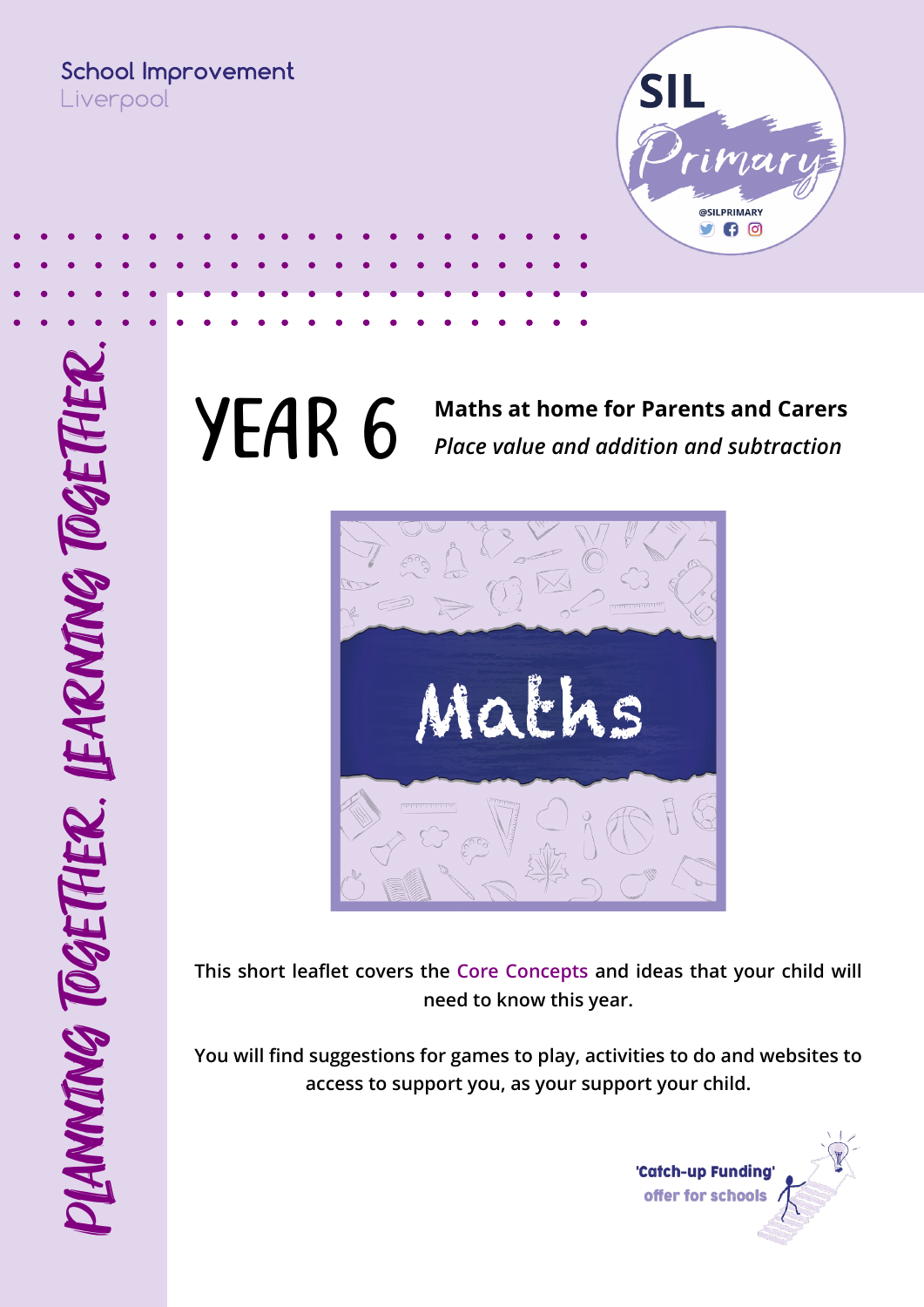# Websites and Links

#### **Key learning**

- **• <https://whiterosemaths.com/parent-workbooks/#year2>**
- **• <https://mathsbot.com>**
- **• [https://classroom.thenational.academy/subjects-by-key-stage/key-stage-1/subjects/](https://classroom.thenational.academy/subjects-by-key-stage/key-stage-1/subjects/maths) [maths](https://classroom.thenational.academy/subjects-by-key-stage/key-stage-1/subjects/maths)**

#### Equipment

**Many of the activities included in this helpful leaflet will not require any special equipment. If you have access to online resources this will be useful but not essential when supporting your child.**



## Maths Words and Phrases

- A **digit** 0, 1, 2, 3, 4, 5, 6, 7, 8 and 9 are the ten **digit**s we use in everyday numerals. Example: The numeral 153 is made up of 3 **digits** ("1", "5" and "3").
- The position (place) of a digit in a number determines its value. Hence the term place value
- When a calculation can be completed either way we say it's **commutative. 3 + 7 = 10 and 7 + 3 = 10**.
- **• Number Bonds** are the addition of 2 numbers that add to a third number.
- The image on the right is called a **part-whole model**.
- The **sum** of 5+4 is 9.

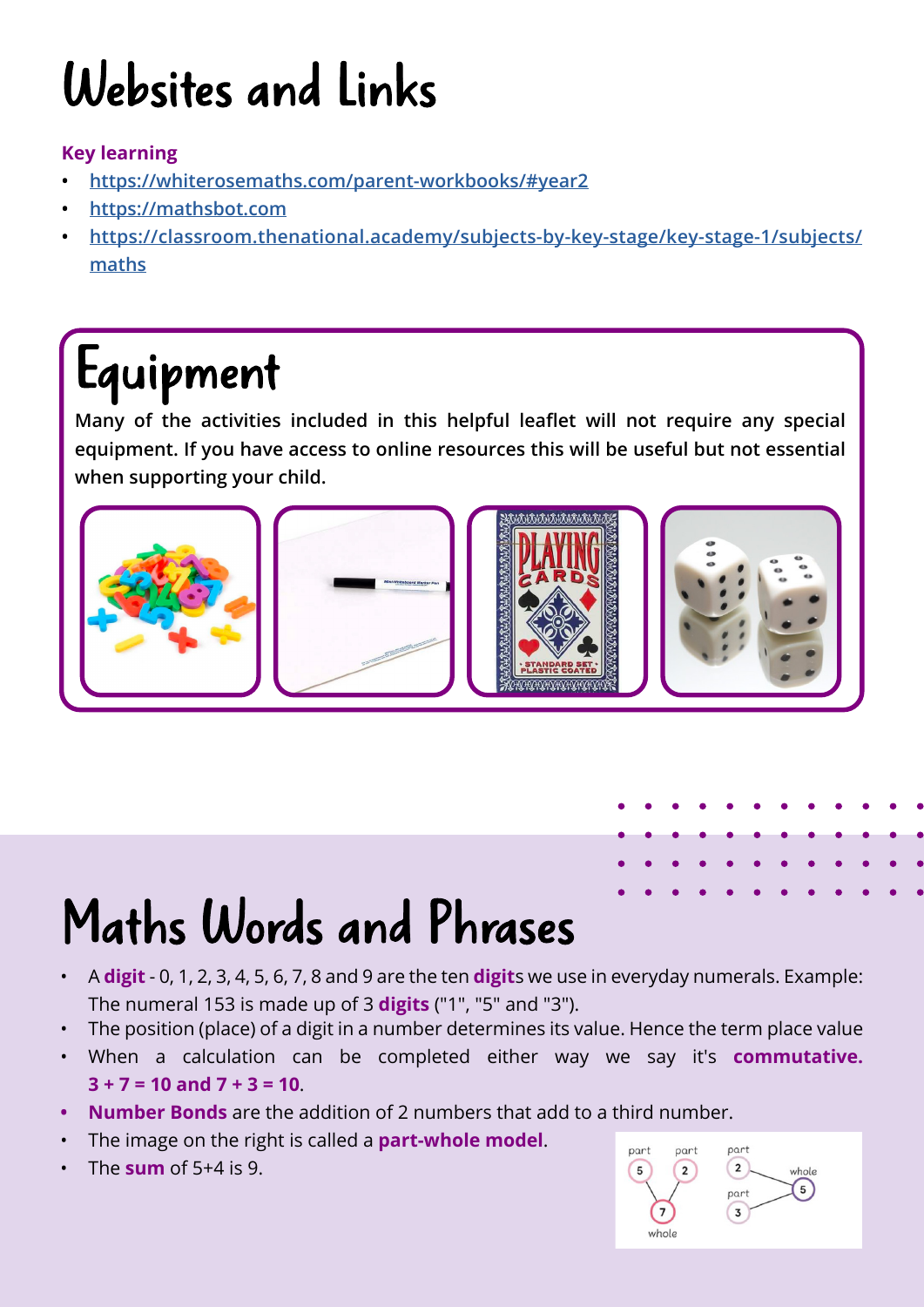#### Key Learning 1

**• Understand the value of each digit in numbers up to 10 million.** 

#### Games & Ideas

- 
- **• Look at the populations of 5 countries.**
- **• Order them.**
- **• Use some paper or a white board.**
- **• Draw a line on it. Mark the beginning with 0 and the end with 1,000,000. Divide the line into 2 parts, label them, now 4 parts, label them.**
- **• What other numbers could you include on your number line?**
- **• Make a simple place value chart .**
- **• Take some playing cards and choose 10 ( not royal cards or 10 cards)**
- **• Place them in the chart and say the number. Who made the biggest number?**

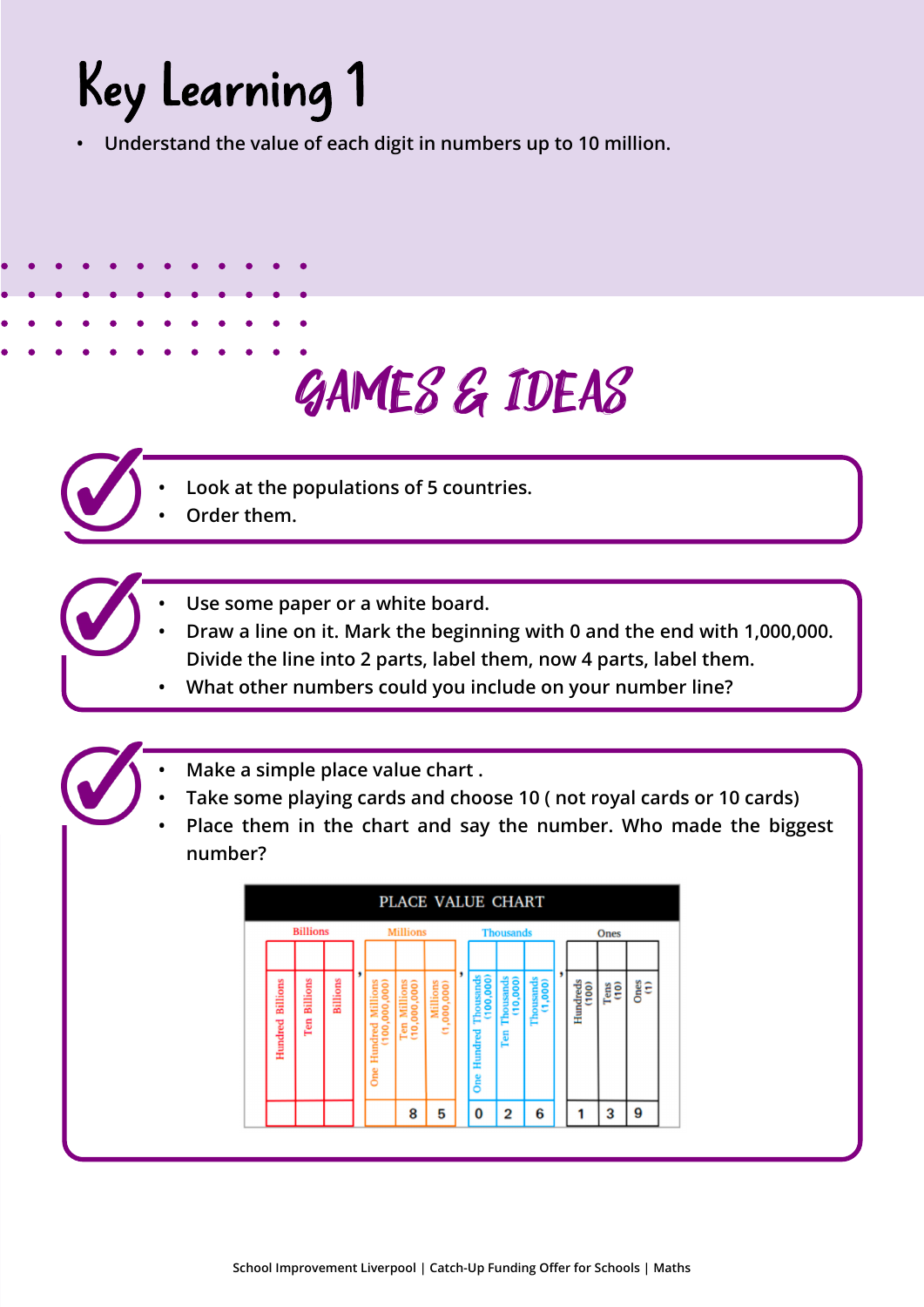

**they hold?** 

**• Look at twitter and write down the amount of followers the following people have: Barack Obama, Michael Jordan, Rhiannon, Lionel Messi, Little Mix. Order them.** 

**• Can you research the capacity of 5 football stadiums. • If you were to add them all up, how many people could** 

**• If you would like to watch a teaching video about numbers up to a million, here is a link: [www.youtube.com/watch?v=Abqp3j-Qtrw](http://www.youtube.com/watch?v=Abqp3j-Qtrw).**

- **• For this game you will need two dice and some paper and a partner. The aim is to make the biggest number you can!**
- **• Take turns to roll the die and decide where to put the number.**
- **• You each have your own grid. E.g. I'm making the biggest number so if it's a 1, I'll put it in the tenths space.**

 $\bullet$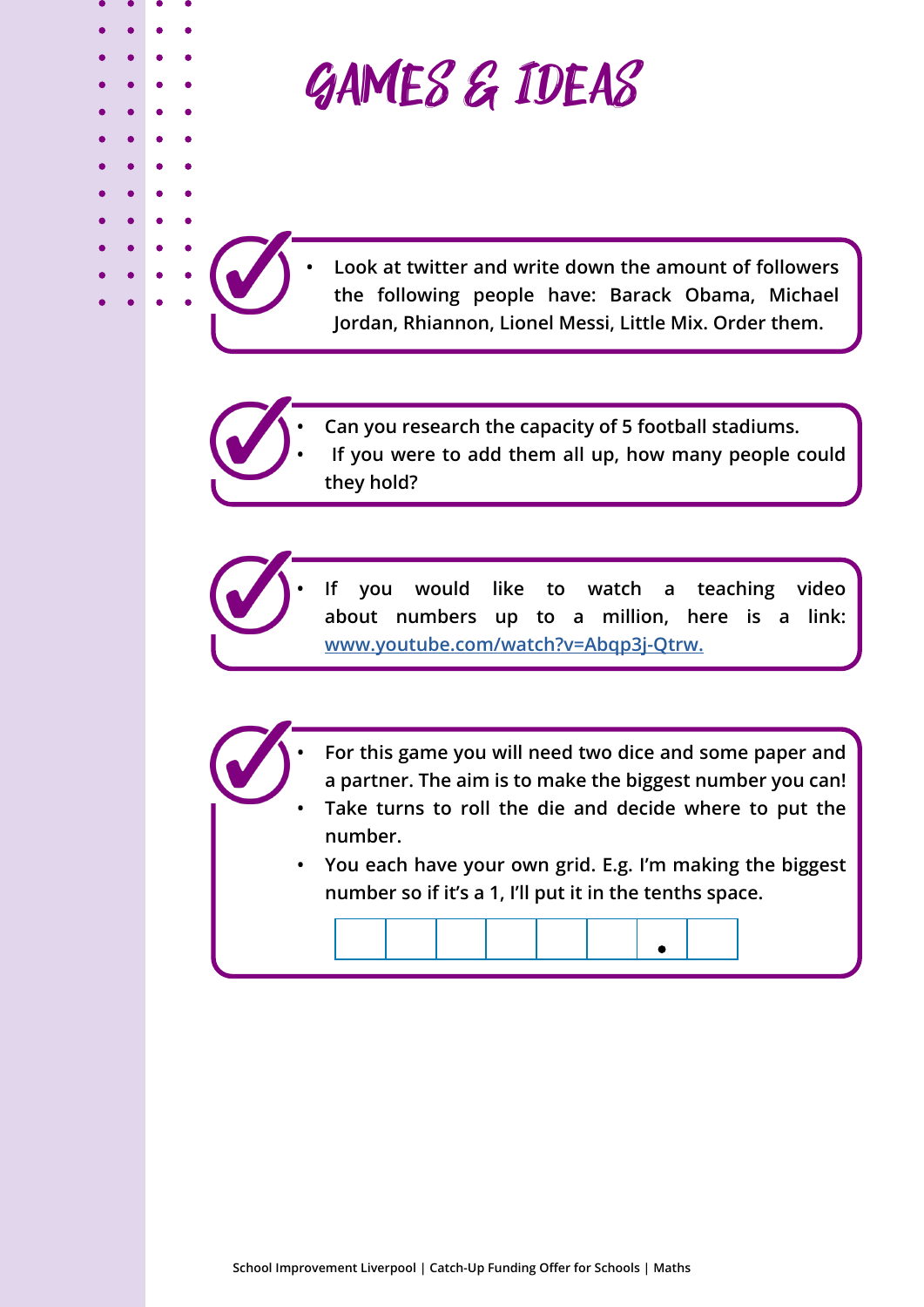### Key Learning 2

- **• Be able to locate numbers up to 10 million on a number line.**
- **• Compose and decompose numbers.**

- Games & Ideas
- **• £25.75 we read this number as twenty five pounds and seventy five pence.** 
	- **• We can partition this amount like this: £20 + £5 + £0.70 + £0.05 or £20 + £5 + 70p + 5p.**
- **• Look at a receipt from the shopping. Choose 5 amounts.**
- **• Order these amounts on a number line. Partition these amounts. If you have time, you could add all the amounts up!**
- 
- **• Turn over 6 cards.**
- **• Make a number. Now round that number to the nearest 100, the nearest 1000, the nearest 10,000.**
- **• What numbers do you have now?**
- 
- **• Create seven digit numbers where he digit sum is 8 and he tens of thousands digit is two. E.g. 4020000**
- **• What's the largest /smallest number you can make?**